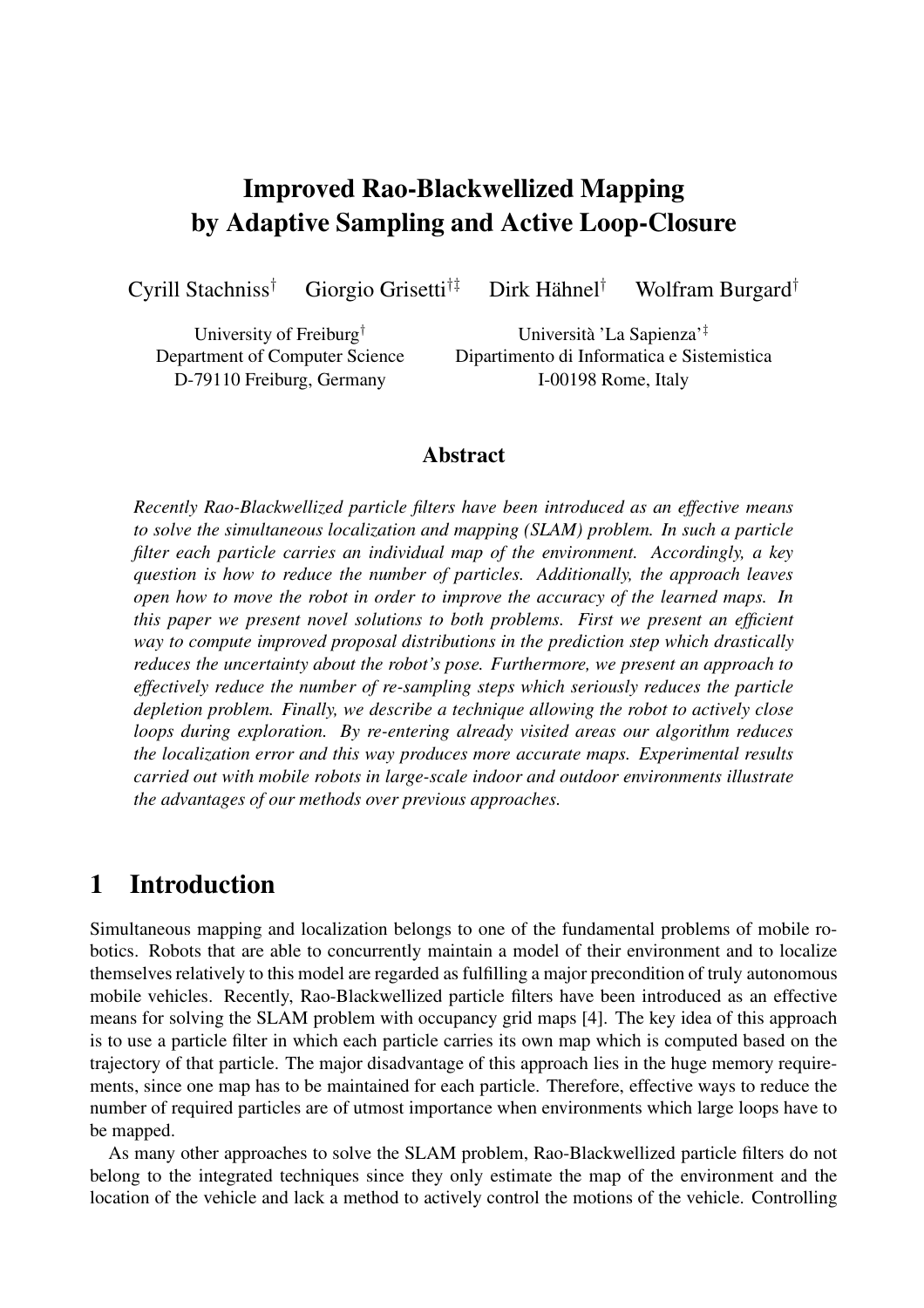

*Figure 1. Two different maps obtained from a real world experiment performed in Sieg Hall at the University of Washington. In the left image the robot traversed the loop on the left side only once before it entered the corridor. Accordingly, it was unable to localize itself correctly when it closed the loop. In the right image, the robot traversed the loop twice and therefore could correctly estimate its position in the map. The accuracy of the resulting map therefore is much higher.*

the movements of the robot, however, can have a serious influence on the quality of the resulting map. For example, a robot that enters already visited terrain can more accurately localize itself relative to its map compared to an approach which separates the SLAM problem from the control problem and uses an exploration strategy that seeks to visit unknown terrain as fast as possible In general, if the robot uses an exploration strategy that avoids re-visiting known areas of the environment, the probability of making correct associations is reduced.

Figure 1 gives an example that illustrates why an integrated approach that performs active place revisiting provides better results than approaches that do not consider re-entering known terrain during the exploration phase. In the situation shown in the left image the robot traversed the loop just once. The robot was not able to correctly determine the angle between the loop and the straight corridor, because it did not collect enough data to accurately localize itself. The second map shown in the right image has been obtained with the approach described in this paper after the robot traveled twice around the loop before entering the corridor. As can be seen from the figure, this reduces the orientation error from approximately 7 degrees (left image) to 1 degree (right image). This example illustrates that the capability to actively close loops during exploration allows the robot to reduce its pose uncertainty during exploration and thus results in more accurate maps.

In this paper we present a highly efficient variant of the standard Rao-Blackwellized mapping technique which seriously reduces the number of particles needed. This is achieved by using an adaptive motion model which applies a scan-matching procedure during the prediction phase and which estimates the parameters of the motion model based on the uncertainty in the scan-matching process. Additionally we introduce an adaptive resampling scheme that maintains the particle diversity and this way reduces the particle depletion problem. Finally, we present an integrated algorithm that generates trajectories which actively close loops. Our algorithm explicitely takes into account the uncertainty about the pose of the robot during the exploration task. Additionally it avoids that the robot becomes overly confident during the loop closing process. We present practical experiments carried out in large-scale in- and outdoor environments, which can be mapped by our system with 50 particles or even less. Additionally, we present results illustrating that our active loop-closing algorithm yields more accurate maps than a combination of Rao-Blackwellized mapping with a standard exploration behavior that forces the robot to always visit unknown areas.

This paper is organized as follows. After the discussion of related work in the following section, we briefly explain the idea of Rao-Blackwellized mapping in Section 3. Section 4 presents our adaptive techniques to improve the performance this mapping framework. In Section 5 we present our integrated algorithm that actively controls the robot during mapping. Section 6 then presents experiments carried out on real robots as well as in simulation.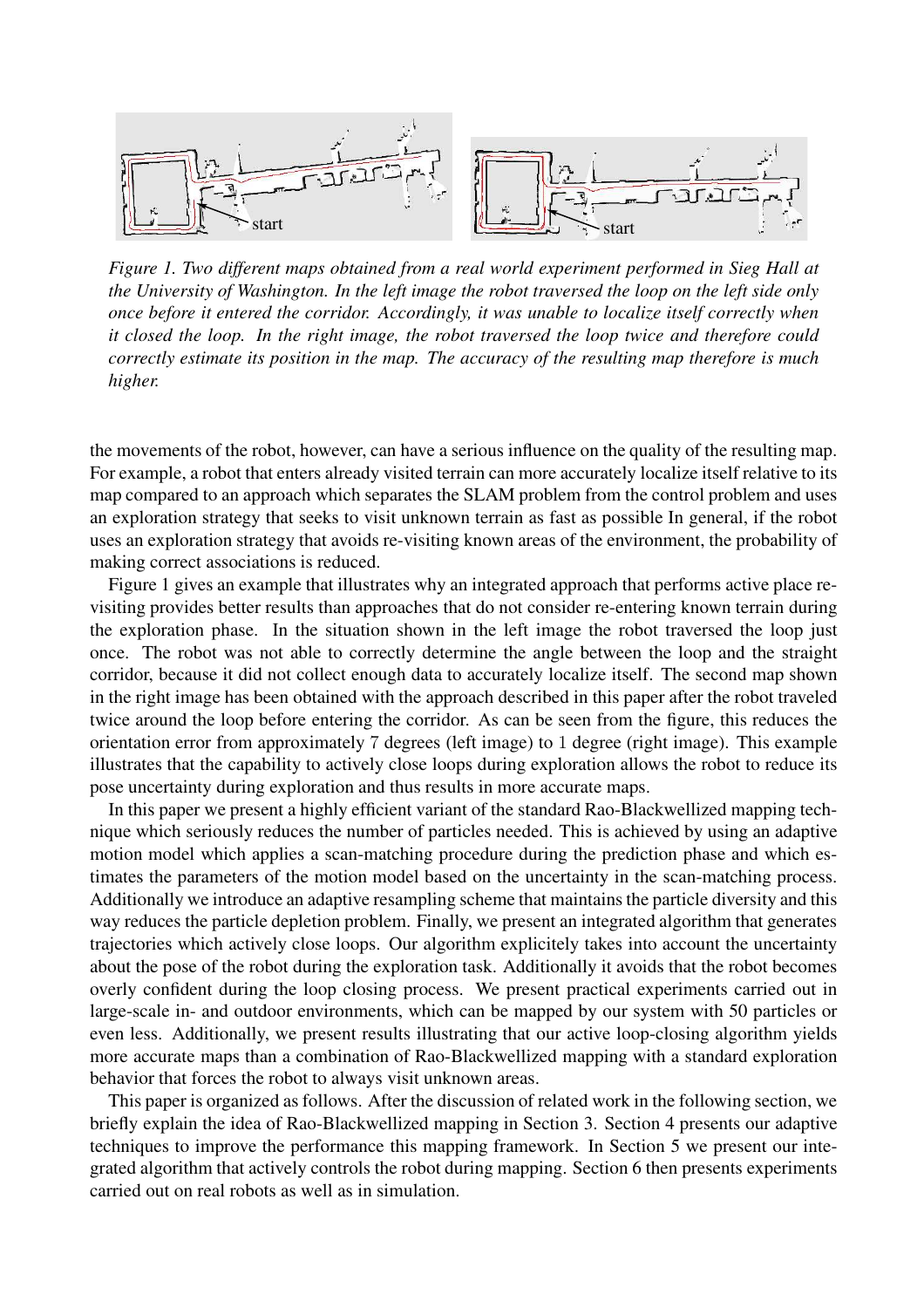## **2 Related Work**

In the past, several techniques have been proposed to reduce the number of necessary particles in the particle filter. One solution is to choose the optimal proposal distribution [3, 19]. Unfortunately, such a distribution is generally unavailable in a form suitable for sampling. However, in several domains it is possible to use Gaussian approximations of the optimal proposal distribution. For example, the unscented particle filter [19] attempts to estimate a Gaussian approximation of the proposal given the model of the system. In FastSLAM-2 [13] the proposal distribution is also approximated by a Gaussian within a Rao-Blackwellized particle filter for landmark-based mapping. In this paper we follow a similar idea in the context of Rao-Blackwellized mapping with grid maps. In particular we utilize a scan-matching procedure for computing a Gaussian approximation of the observation model. This extends our previous work [9] since the proposal distribution is computed on a per-particle basis and dependent on the current observation and the individual maps.

Within the context of exploring unknown environments several previous publications are relevant. Most exploration techniques presented so far focus on generating motion commands that minimize the time needed to cover the whole terrain [1, 10, 20, 21]. Other methods seek to optimize the viewpoints of the robot to maximize the expected information gain and to minimize the uncertainty of the robot about grid cells [7, 17]. The majority of approaches, however, assumes that the location of the robot is known during exploration. In the area of SLAM, most of the papers focus on the aspect of state estimation as well as belief representation and update [2, 4, 5, 8, 9, 13, 14, 15, 18]. These techniques are passive and do not include means to actively control the motions of the robots. Recently, several integrated approaches have been proposed. For example, Makarenko et al. [12] extract landmarks out of laser range scans and use an Extended Kalman Filter to solve the SLAM problem. They furthermore introduce a utility function which trades-off the cost of reaching frontiers with the utility of selected positions with respect to a potential reduction of the pose uncertainty. The approach is similar to the work done by Feder et al. [6] who consider local decisions to improve the pose estimate during mapping. Both techniques, however, rely on the fact that the environment contains landmarks that can be uniquely determined during mapping. In contrast to this, the approach presented in this paper makes no assumptions about distinguishable landmarks in the environment. It uses raw laser range scans to compute accurate grid maps. It considers the utility of re-entering known parts of the environment and following an encountered loop to reduce the uncertainty of the robot in its pose. This way, the resulting maps become highly accurate.

### **3 Rao-Blackwellized Mapping**

To estimate the map of the environment we use an efficient implementation of the Rao-Blackwellized particle filter for simultaneous localization and mapping proposed by Murphy et al. [4]. The key idea of this approach is to estimate a posterior  $p(x_{1:t} | z_{1:t}, u_{1:t})$  about potential trajectories  $x_{1:t}$  of the robot given its observations  $z_{1:t}$  and its odometry measurements  $u_{1:t}$  and to use this posterior to compute a posterior over maps and trajectories:

$$
p(m, x_{1:t} \mid z_{1:t}, u_{1:t}) = p(m \mid x_{1:t}, z_{1:t}) p(x_{1:t} \mid z_{1:t}, u_{1:t}). \tag{1}
$$

This can be done efficiently, since the quantity  $p(m \mid x_{1:t}, z_{1:t})$  can be computed analytically once  $x_{1:t}$  and  $z_{1:t}$  are known. To estimate the posterior  $p(x_{1:t} | z_{1:t}, u_{1:t})$  over the potential trajectories Rao-Blackwellized mapping uses a particle filter in which an individual map is associated to each sample. Each map is constructed given the observations  $z_{1:t}$  and the trajectory  $x_{1:t}$  represented by the corresponding particle.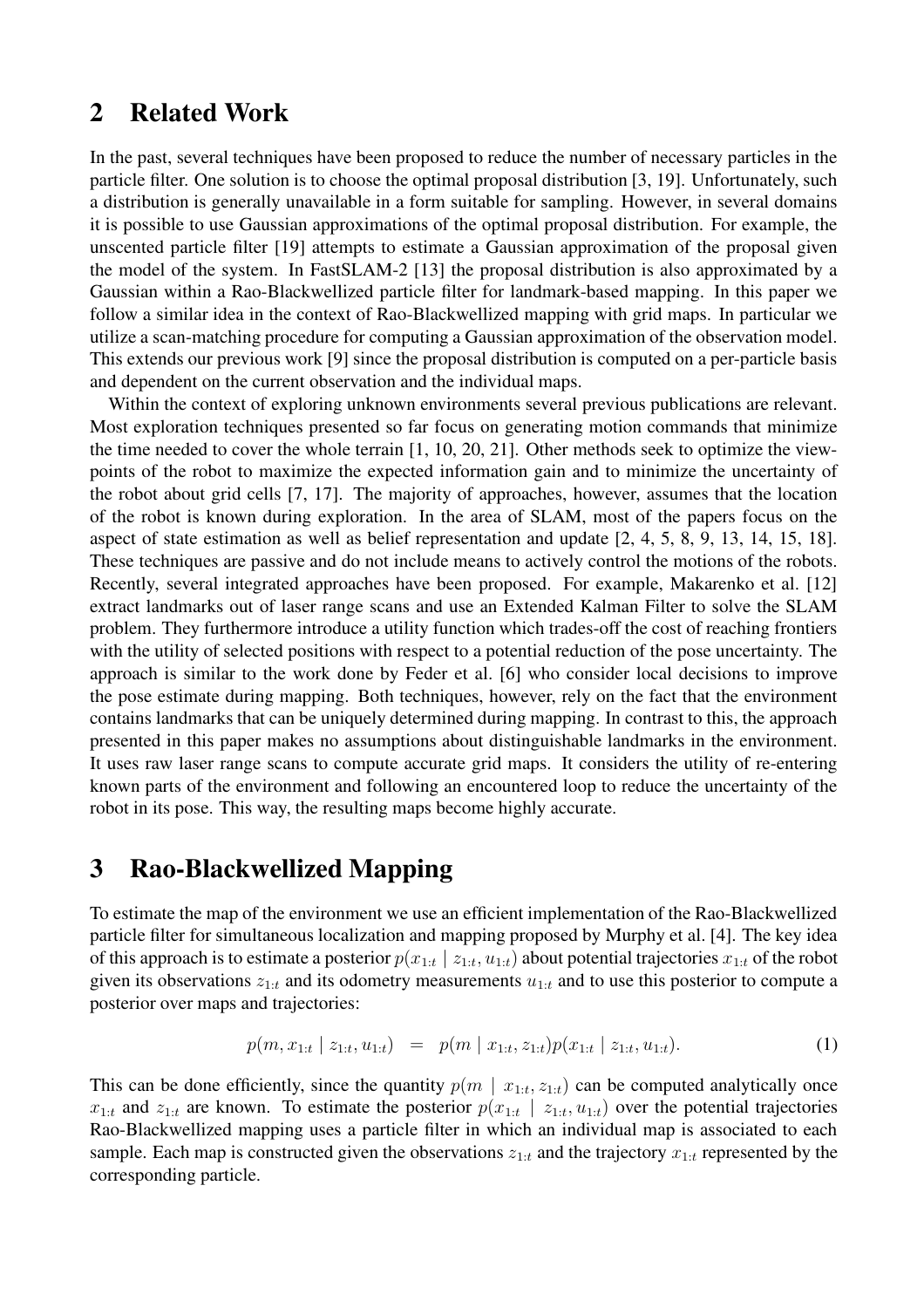The particle filter algorithm consists of three major steps. The first step computes the successor state distribution by sampling from a so called proposal distribution  $\pi$ . The second step assigns an individual importance weight to each particle. These weights account for the fact that the proposal distribution  $\pi$  in general is not equal to the true proposal distribution. The third step is the resampling step in which each particle survives with a probability proportional to its importance weight. This resampling process is necessary since only a finite number of particles is used to approximate a posterior and since it allows to apply a particle filter in situations in which the proposal distribution differs from the true one.

In Rao-Blackwellized particle filters for SLAM each particle represents a possible trajectory of the robot. Drawing particles from a proposal distribution is necessary since the exact motion of the robot cannot be determined. Therefore the proposal distribution is often called motion model. The weight  $\omega_t^{(i)}$  of particle *i* being at position  $x_t^{(i)}$  $t_i^{(i)}$  is computed according to importance sampling principle:

$$
\omega^{(i)} = \frac{p(x_t^{(i)} \mid z_{1:t}, u_{1:t}, x_0)}{\pi(x_t^{(i)} \mid z_{1:t}, u_{1:t}, x_0)}.
$$
\n(2)

The effectiveness of a particle filter can be measured in terms of the number of particles required for correctly representing the estimated posterior. Key questions, that have to be solved in practical applications, are how the proposal distribution is computed, when the resampling should be carried out, and how the robot should move through the environment to aquire the necessary data.

Throughout the remainder of this paper, we describe techniques to compute accurate proposal distribution, to adaptively determine when to resample, and how to actively close loops during exploration. All approaches in common lead to a highly efficient Rao-Blackwellized mapping technique that scales to environments that are by one order of magnitude larger than those that could be mapped with previous grid-based variants of Rao-Blackwellized mapping.

### **4 Adaptive Sampling for Improved Rao-Blackwellized Mapping**

In this section we describe two enhancements to Rao-Blackwellized mapping. First we introduce an improved motion model, which allows to draw samples in a highly accurate way. We then present an adaptive resampling strategy, which performs a resampling step based on an estimate about how well the current sample set represents the posterior. As a consequence, the risk of particle depletion is reduced.

As explained above, during the execution of the particle filter one needs to draw samples from a proposal distribution  $\pi$ . This distribution has to be defined by the user and should be as close as possible to the true distribution (see Eq. (1)). Unfortunately, a closed form of this posterior is not known in general. In the context of mobile robot localization, the samples therefore are usually drawn from the motion model  $p(x_t | x_{t-1}, u_t)$  of the robot. The appropriateness of this approach also depends on the likelihood function  $p(z_t | x_t)$ , which specifies the perception model and is used to compute the importance weights. If the variance of the motion model is significantly larger than the variance of the observation model  $p(z_t | x_t)$  there is a high risk that the drawn samples represent the posterior in a poor way. Such a situation can typically be observed when laser range finders are used for mobile robot localization. Due to the high accuracy of this sensor the corresponding likelihood function is extremely peaked compared to the model of the odometry.

The current state-of-the-art Rao-Blackwellized mapping algorithms draw particles from a fixed motion model. In order to ensure the convergence of the filter a fixed motion model needs to overestimate the error of the robot's motion. Even if consecutive range measurements are transformed into highly accurate odometry measurements using a scan-matching approach like in our previous work [9] the corresponding motion model has to take into account the worst case scenario. In principle, if all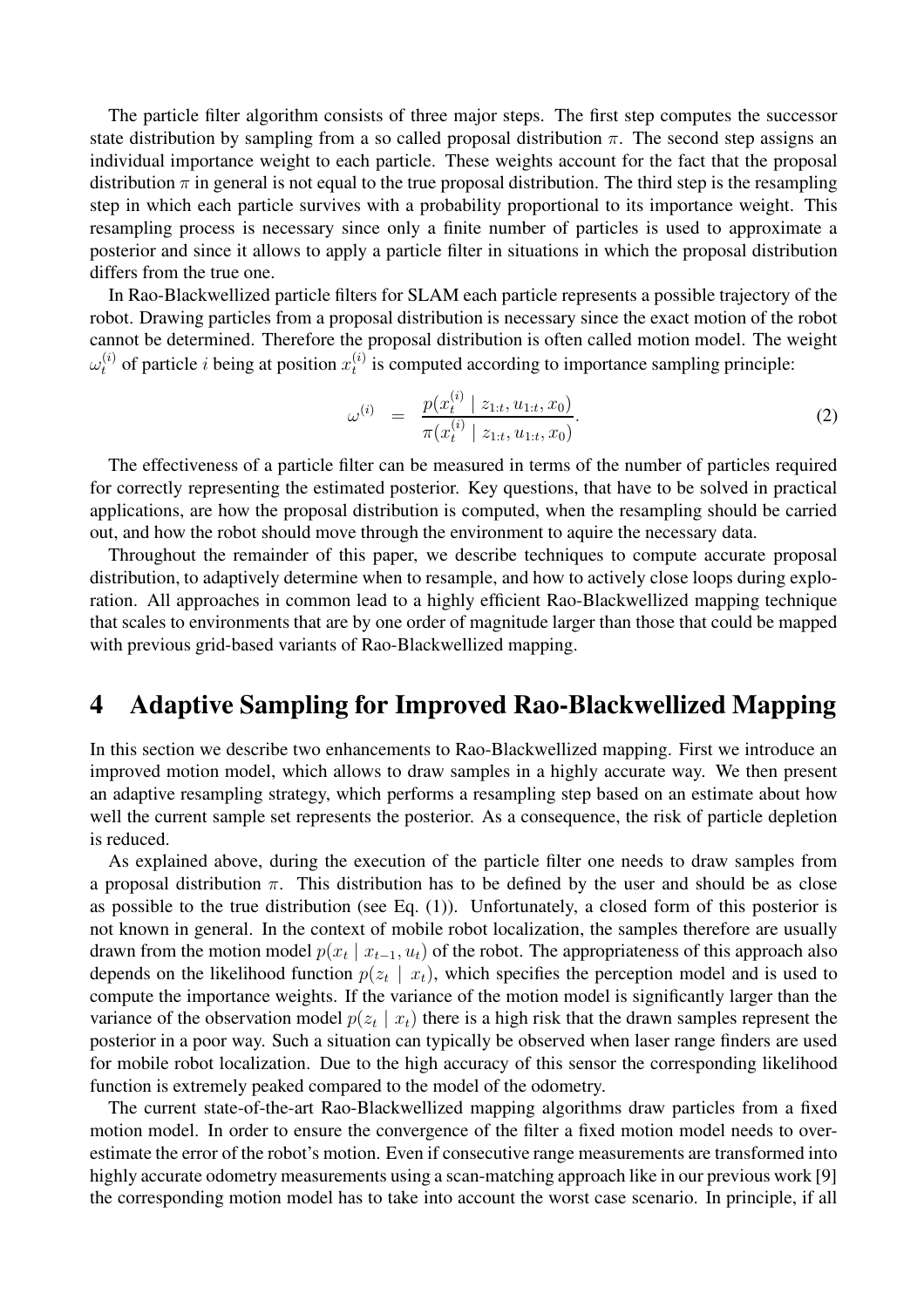

*Figure 2. The two components of the motion model. Within in interval* L (i) *the product of both functions is dominated by the observation likelihood. Accordingly the model of the odometry error can safely be approximated by a constant value.*

measurements are maximum range readings this is equivalent to the raw odometry. Conservative approximations typically cause the particle filter to require more samples since the diversity of the particles often is higher than needed. The model introduced in this section is adaptive and adjusts the variance of the proposal according to the accuracy of the scan-matching process. Accordingly, it requires less samples than a conservative approach.

A Rao-Blackwellized mapping technique can be significantly improved by drawing from the optimal proposal distribution (see Doucet [3]):

$$
p(x_t^{(i)} \mid m_{t-1}^{(i)}, x_{t-1}^{(i)}, z_t, u_t) = \frac{p(z_t \mid m_{t-1}^{(i)}, x_t^{(i)}) p(x_t^{(i)} \mid x_{t-1}^{(i)}, u_t)}{\int p(z_t \mid m_{t-1}^{(i)}, x') p(x' \mid x_{t-1}^{(i)}, u_t) dx'}.
$$
(3)

When using a laser range finder, the likelihood function  $p(z_t | m_t^{(i)})$  $_{t-1}^{(i)}, x_t^{(i)}$  $t^{(i)}$ ) is usually extremely peaked and dominates the product  $p(z_t | m_{t-}^{(i)})$  $_{t-1}^{(i)}, x_t^{(i)}$  $\binom{i}{t}p(x_t^{(i)})$  $\binom{i}{t}$  |  $x_{t-}^{(i)}$  $(t_{t-1}, u_t)$  within the meaningful area of the likelihood function. Therefore it is possible to approximate  $p(x_t^{(i)})$  $\begin{array}{c} (i) \\ t \end{array}$  |  $x_{t-}^{(i)}$  $_{t-1}^{(i)}$ ,  $u_t$ ) by a constant k within the interval  $L^{(i)}$  given by:

$$
L^{(i)} = \left\{ x \mid p(z_t \mid m_{t-1}^{(i)}, x) > \epsilon \right\}
$$
 (4)

Figure 2 illustrates a motion model and the dominant likelihood function as well as the interval  $L^{(i)}$ . Under this assumption it is possible to formulate an approximation for the right hand side of Eq. (3):

$$
\frac{p(z_t \mid m_{t-1}^{(i)}, x_t^{(i)}) p(x_t^{(i)} \mid x_{t-1}^{(i)}, u_t)}{\int p(z_t \mid m_{t-1}^{(i)}, x') p(x' \mid x_{t-1}^{(i)}, u_t) dx'} \simeq \frac{p(z_t \mid m_{t-1}^{(i)}, x_t^{(i)})}{\int_{x' \in L^{(i)}} p(z_t \mid m_{t-1}^{(i)}, x') dx'}
$$
\n(5)

In our current system we locally approximate the distribution around the maximum of the likelihood function using a Gaussian so that we obtain

$$
p(x_t^{(i)} \mid m_{t-1}^{(i)}, x_{t-1}^{(i)}, z_t, u_t) \simeq \mathcal{N}(\mu_t^{(i)}, \Sigma_t^{(i)}).
$$
 (6)

With such an approximation we obtain a closed form, which is suitable for sampling. The parameters  $\mu_t^{(i)}$  $t_i^{(i)}$  and  $\Sigma_t^{(i)}$  $t^{(i)}$  can be computed by evaluating the likelihood function for a set of points  $\{x_j\}$  sampled around the optimal pose obtained from the scan-matching process for particle  $i$ 

$$
\mu_t^{(i)} = \frac{1}{\eta} \cdot \sum_{j=1}^K x_j p(z_t \mid m_{t-1}^{(i)}, x_j) \tag{7}
$$

$$
\Sigma_t^{(i)} = \frac{1}{\eta} \cdot \sum_{j=1}^K (x_j - \mu_t^{(i)}) (x_j - \mu_t^{(i)})^T p(x_t^{(i)} | m_{t-1}^{(i)}, x_j), \tag{8}
$$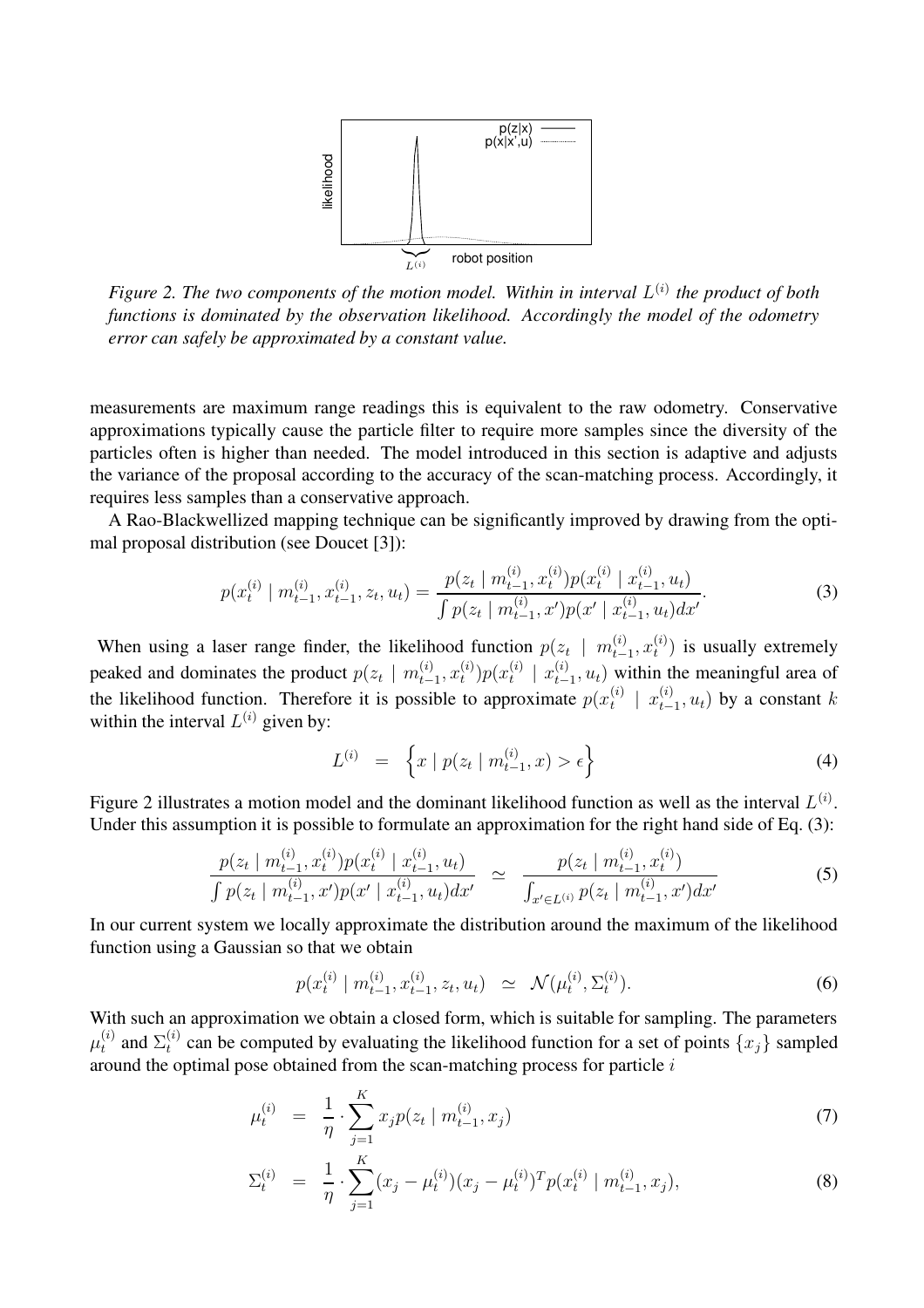where  $\eta = \sum_{j=1}^{K} p(z_t \mid m_{t-}^{(i)})$  $t_{t-1}^{(i)}$ ,  $x_j$ ) is a normalizer. Note that the scan-matching process as well as the computation of  $\mu_t^{(i)}$  $t_t^{(i)}$  and  $\Sigma_t^{(i)}$  needs to be carried out for each particle.

Furthermore, we have to specify how the importance weights are computed under this proposal distribution. We can approximate the importance weight  $\omega^{(i)}$  for each particle *i* by:

$$
\omega_t^{(i)} = \omega_{t-1}^{(i)} p(z_t \mid m_{t-1}^{(i)}, x_{t-1}^{(i)})
$$
\n
$$
= \omega_{t-1}^{(i)} \int p(z_t \mid m_{t-1}^{(i)}, x') p(x' \mid x_{t-1}^{(i)}, u_t) dx'
$$
\n
$$
\simeq \omega_{t-1}^{(i)} k \int_{x' \in L^{(i)}} p(z_t \mid m_{t-1}^{(i)}, x') dx'
$$
\n
$$
\simeq \omega_{t-1}^{(i)} k \sum_j p(z_t \mid m_{t-1}^{(i)}, x_j)
$$
\n
$$
= \omega_{t-1}^{(i)} k \eta
$$
\n(9)

The overall idea can be summarized as follows. We use a Gaussian to approximate the optimal proposal distribution based one a scan-matching process which is carried out once per particle. The parameters of this Gaussian are obtained by the maximum likelihood position provided by the scan matcher and by sampling around that position. Given this Gaussian we compute the importance weights based on Eq. (9).

A further aspect that has a major influence on the performance of a particle filter is the resampling step. During resampling particles with a low importance weight  $\omega^{(i)}$  are typically replaced by samples with a high weight. On the one hand, this technique is necessary since only a finite number of particles are used to approximate a posterior. Resampling furthermore allows to apply a particle filter in situations in which the true posterior differs from the proposal distribution. On the other hand, the resampling step can delete good samples from the sample set so that the quality of the approximation decreases or, in the worst case, the filter diverges.

Accordingly, it is important to find a criterion when to perform a resampling step. Liu [11] introduced the so-called number of particles  $N_{\text{eff}}$  to estimate how well the current particle set represents the true posterior. This quantity is computed as

$$
N_{\text{eff}} = \frac{1}{\sum_{i=1}^{N} (w^{(i)})^2}.
$$
\n(10)

The intuition behind  $N_{\text{eff}}$  is as follows. If the samples were drawn from the true posterior the importance weights of the samples would be equal to each other. The worth the approximation the higher the variance of the importance weights. Since  $N_{\text{eff}}$  can be regarded as a measure of the dispersion of the importance weights, it is a useful measure to evaluate how well the particle set approximates the true posterior. Our approach follows the one proposed by Doucet [3] to determine whether or not a resampling should be carried out. We resample each time  $N_{\text{eff}}$  drops below a given threshold which was set to  $\frac{N}{2}$  where N is the number of particles. In our experiments we found that this technique drastically reduces the risk of replacing good particles, because the number of resampling operations is reduced and resampling operations are only performed when needed.

# **5 Exploration With Active Loop-Closing for Rao-Blackwellized Mapping**

During Rao-Blackwellized mapping, whenever the robot explores new terrain, all samples have more or less the same importance weight, since the most recent measurement is typically consistent with the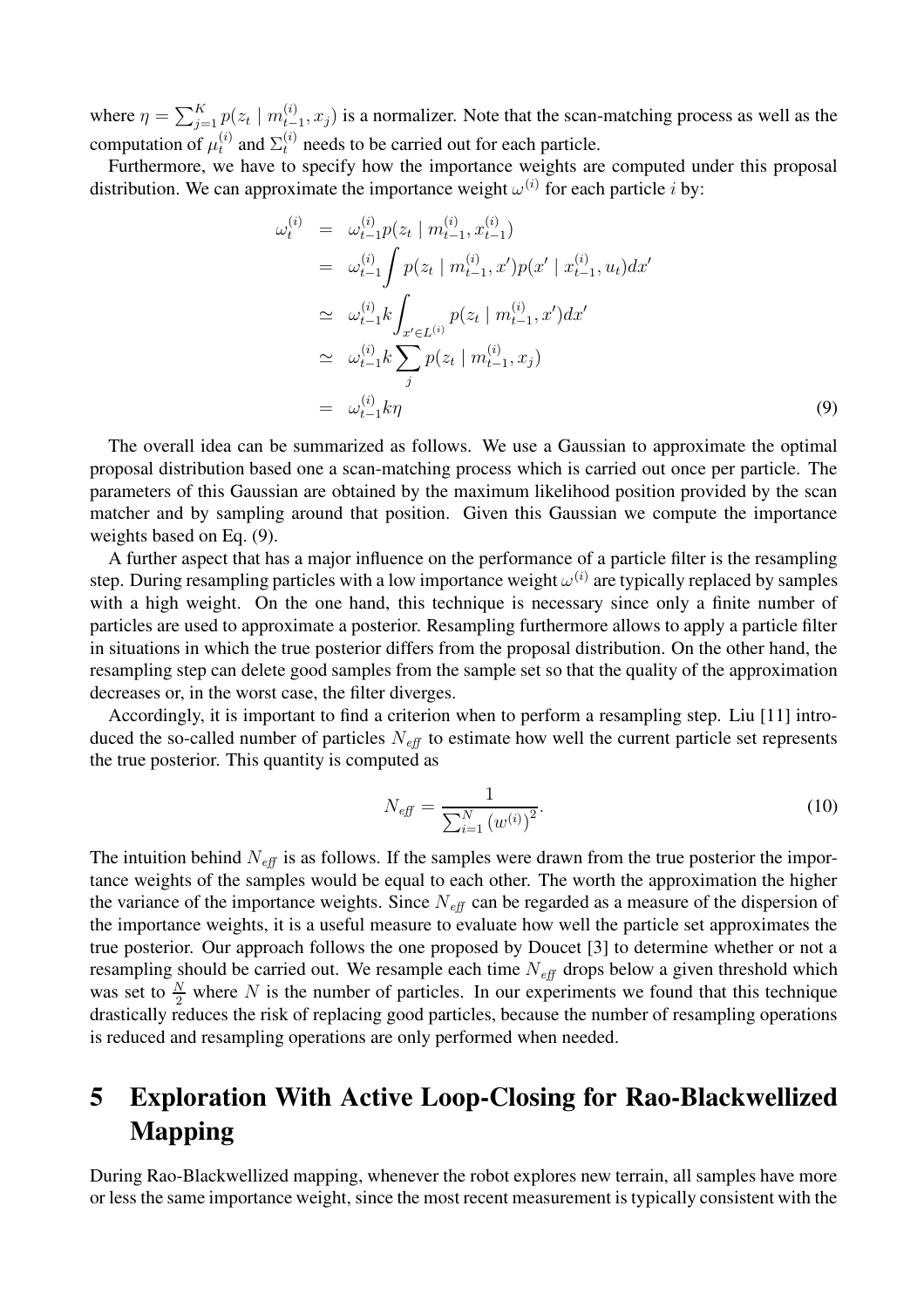

*Figure* 3. *The* (*red*) *dots and lines in these three image represent the nodes and edges of*  $\mathcal{G}^{(i)}$ . *In the left image* I(i) *contains two nodes. In the middle image the robot is closing a loop. Afterwards the robot continues exploring unknown terrain (right image).*

part of the map constructed from the immediately preceding observations. As a result, the uncertainty of the particle filter increases. As soon as it re-enters known terrain, however, the maps of some particles are consistent with the current measurement and some are not. Accordingly the weights of the samples differ largely. Due to the resampling step the uncertainty about the pose of the robot usually decreases.

Note that this effect is much smaller if the robot just moves backward a few meters to re-visit previously scanned areas. This is because each map associated to a particle is generally locally consistent. Inconsistencies mostly arise when the robot re-enters areas explored some time ago. Therefore, visiting places seen further back in the history has a stronger effect on the differences between the importance weights and typically also on the reduction of uncertainty compared to places recently observed.

The key idea of our approach is to identify opportunities for closing loops during terrain acquisition. Here closing a loop means actively re-entering the known terrain and following a previously traversed path. To determine whether there exists a possibility to close a loop we consider two different representations of the environment. In our current system we associate to each particle  $i$  an occupancy grid map  $m^{(i)}$  and a topological map  $G^{(i)}$ , which both are updated based on the robot's perceptions and actions while it is performing the exploration task. In the topological map  $\mathcal{G}^{(i)}$  the vertices represent positions visited by the robot. The edges represent the trajectory corresponding to the particle  $i$ . To construct the topological map we initialize it with one node corresponding to the starting location of the robot. Let  $x_t^{(i)}$  be the pose of particle i at the current time step t. We add a new node at  $x_t^{(i)}$  $t_t^{(i)}$  to  $\mathcal{G}^{(i)}$  if the distance between  $x_t^{(i)}$  $\mathcal{G}^{(i)}$  and all other nodes in  $\mathcal{G}^{(i)}$  exceeds a threshold of  $c = 2.5m$  or if none of the other nodes in  $\mathcal{G}^{(i)}$  is visible from  $x_t^{(i)}$ t

$$
\forall n \in nodes(\mathcal{G}^{(i)}) \quad : \quad \left[dist_{m^{(i)}}(x_t^{(i)}, n) > c \quad \lor not\_visible_{m^{(i)}}(x_t^{(i)}, n) \right]. \tag{11}
$$

Whenever a new node is added, we also add an edge from this node to the most recently visited node. To determine whether or not a node is visible from another node we perform a ray-casting operation in the occupancy grid  $m^{(i)}$ .

Figure 3 depicts such a graph for one particular particle during different phases of an exploration task. In each image, the topological map  $G^{(i)}$  is printed on top of metric map  $m^{(i)}$ . To motivate the idea of our approach we would like to refer the reader to the left image of this figure. Here the robot was almost closing a loop. This can be detected by the fact that the length of the shortest path between the current pose of the robot and previously visited locations in the topological map  $\mathcal{G}^{(i)}$  was large whereas it was small in the grid-map  $m^{(i)}$ .

Thus, to determine whether or not a loop can be closed we compute for each sample i the set  $\mathcal{I}(i)$ of positions of interest, which contains all nodes that are close to current pose  $x_t^{(i)}$  of particle i based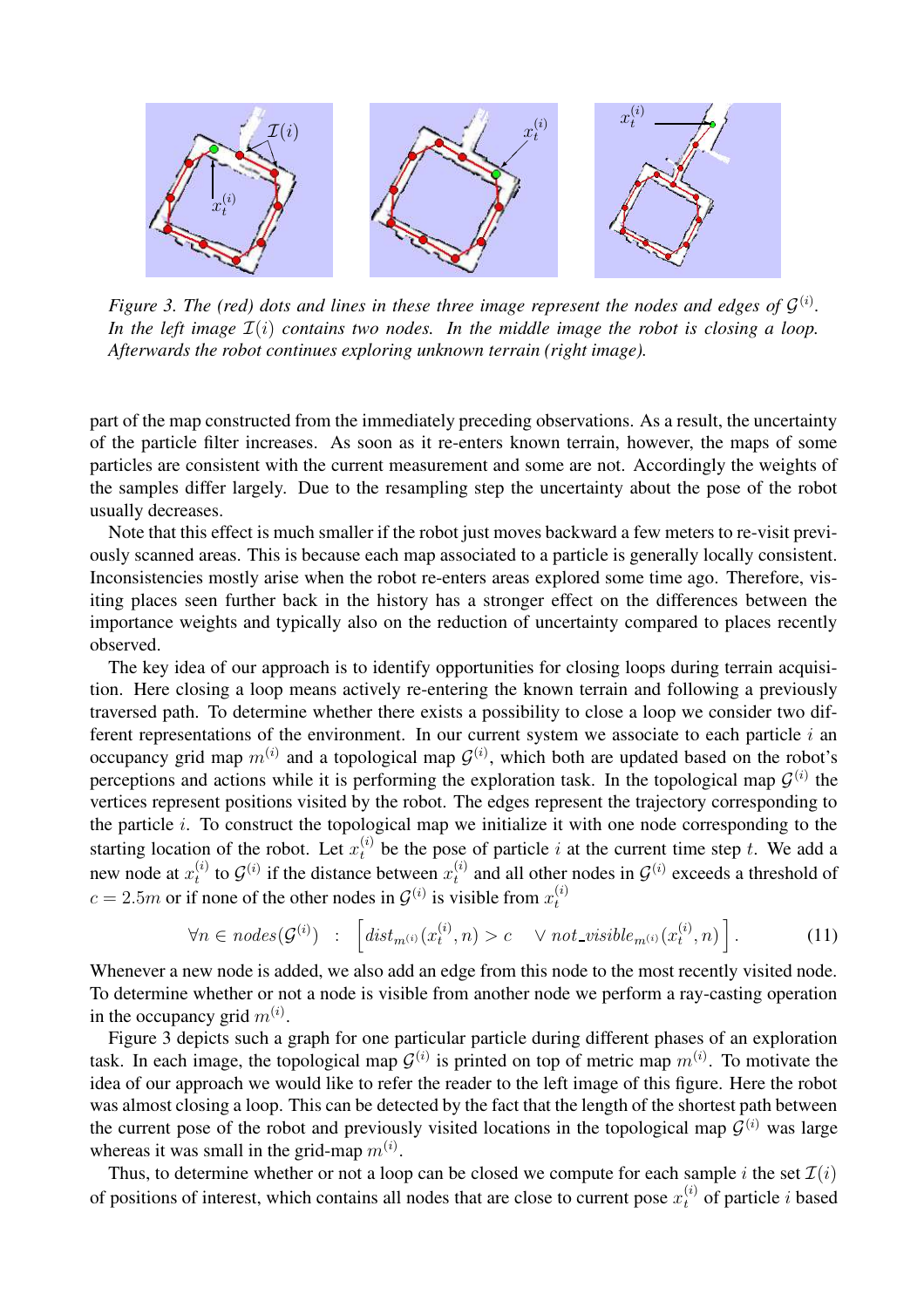on the grid map  $m^{(i)}$  but are far away given the topological map  $\mathcal{G}^{(i)}$  of particle *i*:

$$
\mathcal{I}(i) = \{x_{t'}^{(i)} \in nodes(\mathcal{G}^{(i)}) \mid dist_{m^{(i)}}(x_{t'}^{(i)}, x_t^{(i)}) < c_1 \land dist_{\mathcal{G}^{(i)}}(x_{t'}^{(i)}, x_t^{(i)}) > c_2\}
$$
(12)

Here  $dist_{\mathcal{M}}(x_1, x_2)$  is the length of the shortest path from  $x_1$  to  $x_2$  given the representation M. The distance between two nodes in  $\mathcal{G}^{(i)}$  is given by the length of the shortest path between both nodes. The terms  $c_1$  and  $c_2$  are constants that must satisfy the constraint  $c_1 < c_2$ . In our current implementation the values of these constants are  $c_1 = 6m$  and  $c_2 = 20m$ .

If  $\mathcal{I}(i) \neq \emptyset$  there exist so-called shortcuts from  $x_t^{(i)}$  $t_i^{(i)}$  to the positions in  $\mathcal{I}(i)$ . These shortcuts represent edges that would close a loop in the topological map  $G^{(i)}$ . The left image of Figure 3 illustrates a situation in which a robot encounters the opportunity to close a loop since  $\mathcal{I}(i)$  contains two nodes. The key idea of our approach is to use such shortcuts whenever the uncertainty of the robot in its pose becomes too large. The robot then re-visits portions of the previously explored area and this way reduces the uncertainty in its position.

To determine the most likely movement allowing the robot to follow a previous path of a loop, one in principle has to integrate over all particles and consider all potential outcomes of that particular action. Since this would be too time consuming for online-processing we consider only the particle i <sup>∗</sup> with the highest accumulated importance weight:

$$
i^* = \underset{i}{\operatorname{argmax}} \sum_{t=1}^T \omega_t^{(i)}.
$$
 (13)

Here  $\omega_t^{(i)}$  $\mathcal{I}(t^*)$  is the weight of sample i at time step t. If  $\mathcal{I}(i^*) \neq \emptyset$  we choose the node  $x_{t_e}$  from  $\mathcal{I}(i^*)$ which is closest to  $x_t^{[i^*]}$  $\frac{1}{t}$ .

$$
x_{t_e} = \underset{x \in \mathcal{I}(i^*)}{\text{argmin}} \, dist_{m^{[i^*]}}(x_t^{[i^*]}, x). \tag{14}
$$

In the sequel  $x_{t_e}$  is denoted as the *entry point* at which the robot has the possibility to close a loop.  $t_e$ corresponds to the last time the robot was at the node  $x_{t_e}$ .

To determine whether or not the robot should activate the loop-closing behavior our system constantly monitors the uncertainty  $\mathcal{H}(t)$  about the robot's pose at the current time step. The necessary condition for starting the loop-closing process is the existence of an entry point  $x_{t_e}$  and that  $\mathcal{H}(t)$ exceeds a given threshold. Once the loop-closing process has been activated, the robot approaches  $x_{t_e}$ and then follows the path taken after arriving previously at  $x_{t_e}$ . During this process the uncertainty in the pose of the vehicle typically decreases, because the robot is able to localize itself in the map built so far and unlikely particles vanish.

We furthermore have to define a criterion for deciding when the robot actually has to stop following a loop. A first attempt could be to introduce a threshold and to simply stop the trajectory following behavior as soon as the uncertainty becomes smaller than the given value. This criterion, however, can be problematic especially in the case of nested loops. Suppose the robot encounters the opportunity to close a loop that is nested within an outer and so far unclosed loop. If it eliminates all of its uncertainty by repeatedly traversing the inner loop, particles necessary to close the outer loop may vanish. As a result, the filter diverges and the robot fails to build a correct map. Such a situation is shown in Figure 4. To remedy this so-called particle depletion problem [19] we introduce a constraint on the uncertainty of the filter. Let  $\mathcal{H}(t_e)$  denote the uncertainty of the posterior when the robot visited the entry point the last time. The new constraint allows the robot to re-traverse the loop only as long as its current uncertainty  $\mathcal{H}(t)$  exceeds  $\mathcal{H}(t_e)$ . If the constraint is violated the robot resumes its frontierbased exploration process. The idea of this constraint is to avoid the depletion of relevant particles during the loop-closing process.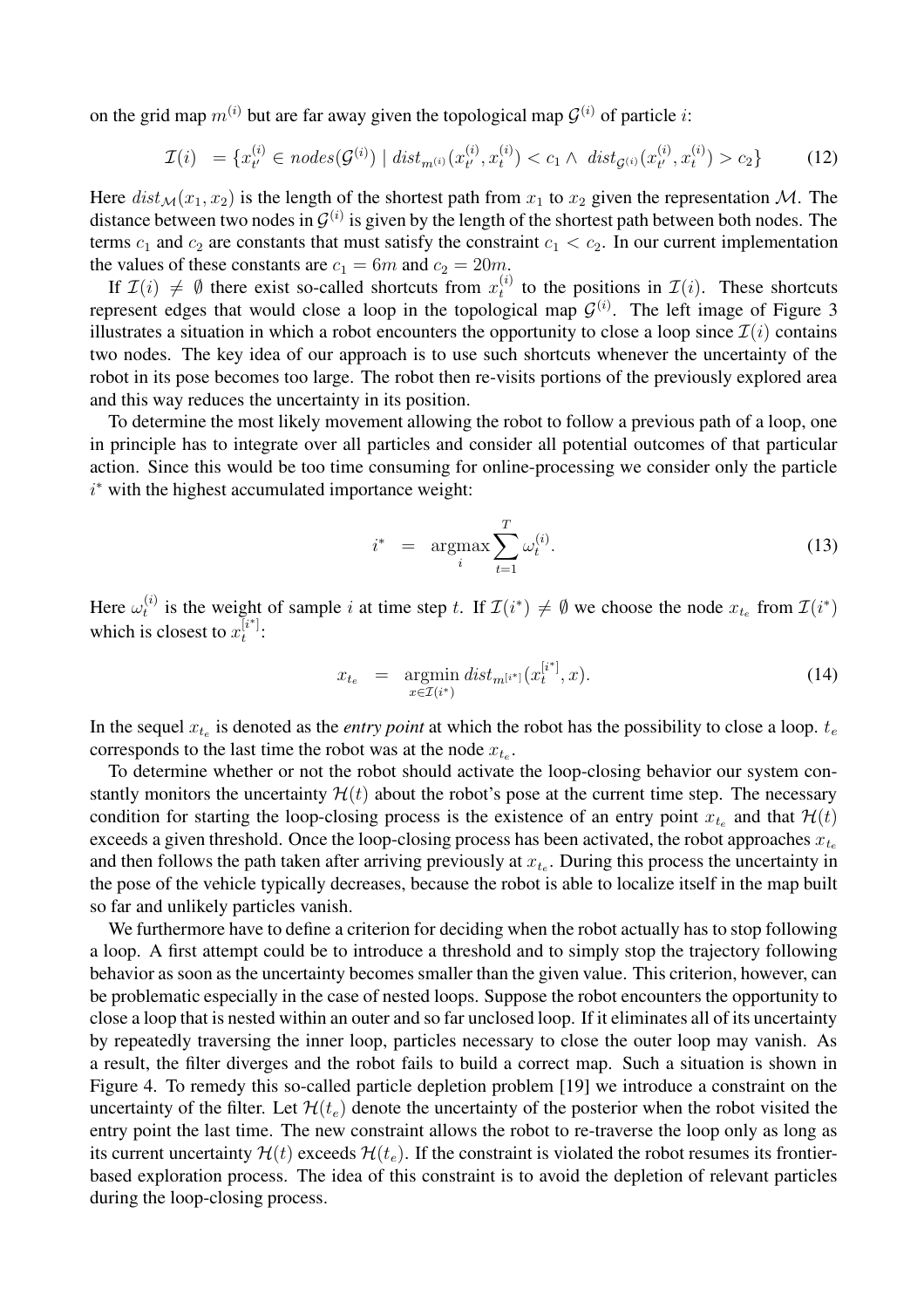

*Figure 4. An example for divergence based on particle depletion. A robot traveled through the inner loop several times (left image). After this the diversity of hypotheses about the trajectory outside the inner loop had decreased too much (middle image) and the robot is unable to close the outer loop correctly (right image).*

#### **Algorithm 1** The loop-closing algorithm

Compute  $\mathcal{I}(i^*)$ **if**  $\mathcal{I}(i^*) \neq \emptyset$  **then begin**  $\mathcal{H} \leftarrow \mathcal{H}(t_e)$  $path \leftarrow x_t^{[i^*]}$  $\mathcal{L}^{[i^*]}\cdot shortest\_path_{\mathcal{G}^{[i^*]}}(x_{t_e},x_t^{[i^*]})$  $\binom{[i+1]}{t}$ **while**  $\mathcal{H}(t) > \mathcal{H} \land \mathcal{H}(t) > threshold$  **do**  $robot_follow(path)$ **end**

To better illustrate the importance of this constraint consider the following example: A robot moves from place A to place B and then repeatedly observes B. While it is mapping B it does not get any further information about A. Since each particle represents a whole trajectory of the robot also hypotheses representing ambiguities about A will vanish when reducing potential uncertainties about B. Our constraint avoids the depletion of particles representing ambiguities about A by aborting the loop-closing behavior at B as soon as the uncertainty drops below the uncertainty stemming from A.

Finally we have to describe how we actually measure the uncertainty in the pose estimate. The most popular way of measuring the uncertainty of a posterior is to calculate its entropy. The entropy, however, has the disadvantage that it does not consider the distance between the individual peaks of multi-modal distributions. In our experiments we figured out that we obtain better results if we use the volume expanded by the samples instead of the entropy of the posterior. We therefore calculate the pose uncertainty by determining the volume of the oriented bounding box around the particle cloud. A good approximation of the minimal oriented bounding box can be obtained efficiently by a principal component analysis.

We use a frontier-based exploration strategy [1] to choose target points for the robot as long as it is localized well enough or no loop can be closed. In our current system we determine frontiers based on the map of the most likely particle  $i^*$ . Here a frontier is any known cell that is an immediate neighbor of an unknown, unexplored cell [21].

A precise formulation of the loop-closing strategy is given by Algorithm 1. In our implementation this algorithm runs as a background process, which triggersinterrupts of the frontier-based exploration procedure. An application of this algorithm in a simulation run is illustrated in Figure 3.

Note that our loop-closing technique can also handle multiple nested loops. During the loop-closing process the robot follows its previously taken trajectory to re-localize. It does not leave this trajectory until the termination criterion, described in previous section, is fulfilled. Therefore it never starts a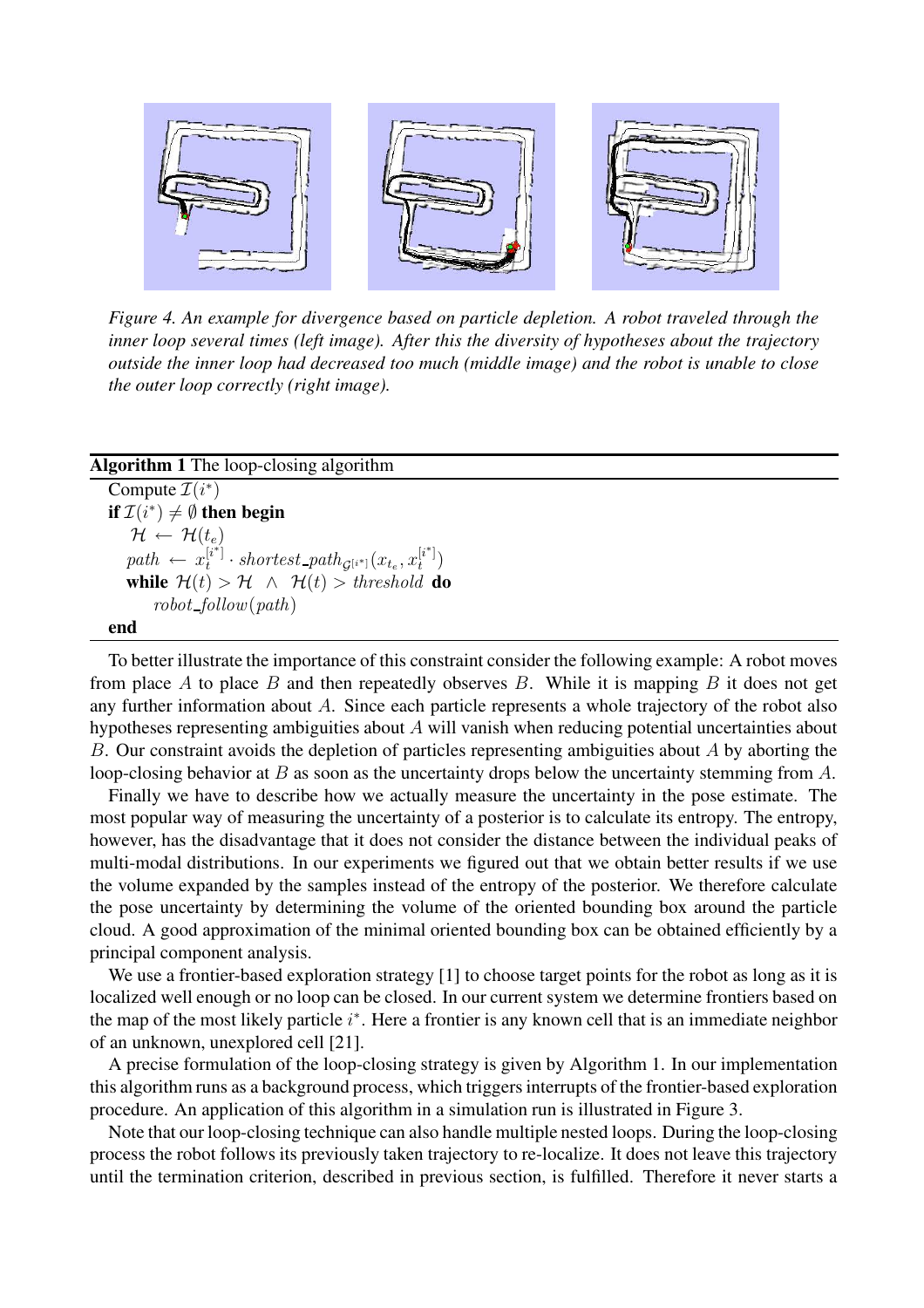

*Figure 5. Active loop-closing in an environment with multiple nested loops.*

new loop-closing process before the current one is completed. A typical example with multiple nested loops is shown in Figure 5. In the situation depicted in the left image the robot starts with the loopclosing process for the inner loop. After completing this loop it moves to the second inner one and again starts the loop-closing process. Since our algorithm considers the uncertainty at the entry point it keeps enough variance in the filter to close the outer loop. In general, the quality of the solution and whether or not the overall process succeeds depends on the number  $N$  of particles used. Since determining  $N$  is an open research problem this quantity has to be defined by the user in our current system.

# **6 Experiments**

Our approach has been implemented and evaluated in a series of real world and simulation experiments. For the real world experiments we used an iRobot B21r robot, an ActivMedia Pioneer 2-DX8, and an ActivMedia Pioneer 2-AT outdoor robot. All robots are equipped with a SICK laser range finder. For the simulation experiments we used the real-time simulator of the Carnegie Mellon Robot Navigation Toolkit (CARMEN) [16].

The experiments described in this section are designed to illustrate that our approach can be used to actively learn accurate maps of large environments. It also shows that the improvements of the underlying mapping algorithm have a major influence on quality of the solution. Furthermore, our experiments demonstrate that our integrated approach yields better results than an approach without active loop-closing. Additionally, we analyze how the active termination of the loop-closure influences the result of the mapping process.

#### **6.1 The Improved Motion Model and Adaptive Resampling**

To see the enhancements obtained by utilizing our improved motion model and adaptive resampling technique consider Figure 6, which show two maps created from exactly the same data set. This data was acquired using a Pioneer 2-AT robot on our campus at the University of Freiburg. The size of the environment is approximately  $250m \times 250m$  and the robot traveled 1.750km. During data acquisition several people walked by, cars passed and also the ground surface was not absolutely flat which makes the mapping task hard. The left image shows a map created with our improved mapper, whereas the right image was constructed with a Rao-Blackwellized mapper lacking the adaptive resampling and the improved motion model but using a scan-matched odometry as input. Both techniques used 30 particles and we used optimized parameters for each approach. As can be seen the sequence of scans in the left map are locally consistent but only the map using the improved techniques is globally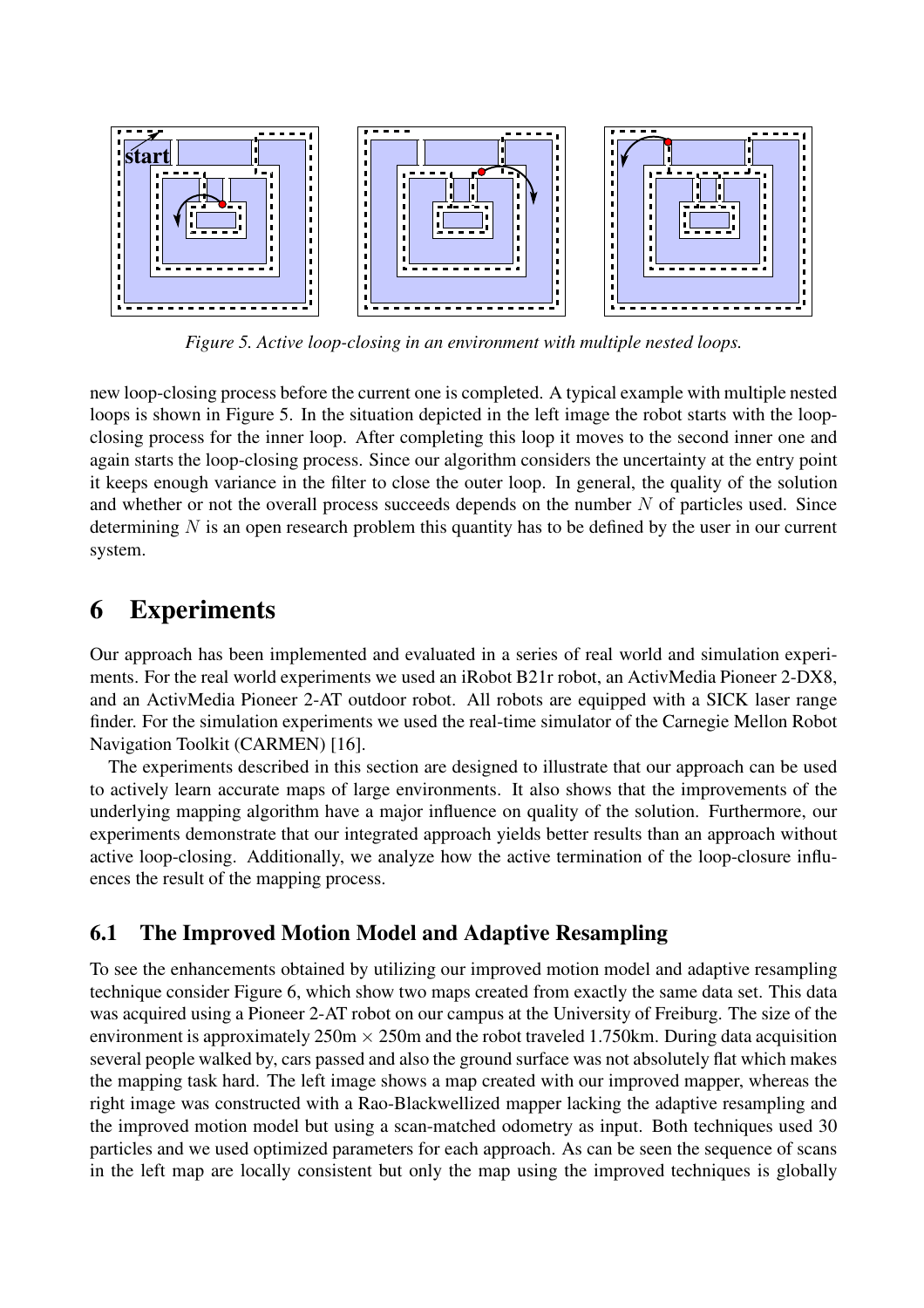

*Figure 6. The campus of the Department of Computer Science at the University of Freiburg. The left image shows a map created with the improved Rao-Blackwellized mapping technique, wheres the right image was constructed with a Rao-Blackwellized mapper lacking the improved techniques introduced in this paper.*



Figure 7. The left image depicts a map of the Intel Research Lab as well as the trajectory of the *robot during data acquisition. The robots started at (a), traversed the big loop (b), and closed it (c). It then re-visited the loop again (d) and started exploring the rooms (e). The right plot shows the evolution of* Neff *. Each time it drops below 40 a resampling is performed.*

consistent and at the same time extremely accurate. Note that in general an accurate map could also be build without our improvements, although it would requires seriously more particles.

The next experiment illustrates the evolution of the measure  $N_{\text{eff}}$  used for our adaptive resampling technique. As mentioned above, we permanently monitor  $N<sub>eff</sub>$  and perform resampling only if this value drops below  $\frac{N}{2}$  $\frac{N}{2}$ .

Figure 7 plots the value of  $N_{\text{eff}}$  for a complete mapping task. As can be seen the first resampling is carried out after the first loop-closure, labeled with (c). During the whole experiment only 8 resampling actions were performed, which enabled the filter to keep several hypotheses for a longer period of time. Note the relationship between the value of  $N_{\text{eff}}$  and whether or not the robot moves through known or unknown terrain. Also note that the value significantly drops when the robots closes a loop (c). This is because the likelihood the the observation varies largely between different particles in such a situation. However, as long as the robot is accurately localized or explores unknown areas this parameter drops only slightly (see (b) and (d)).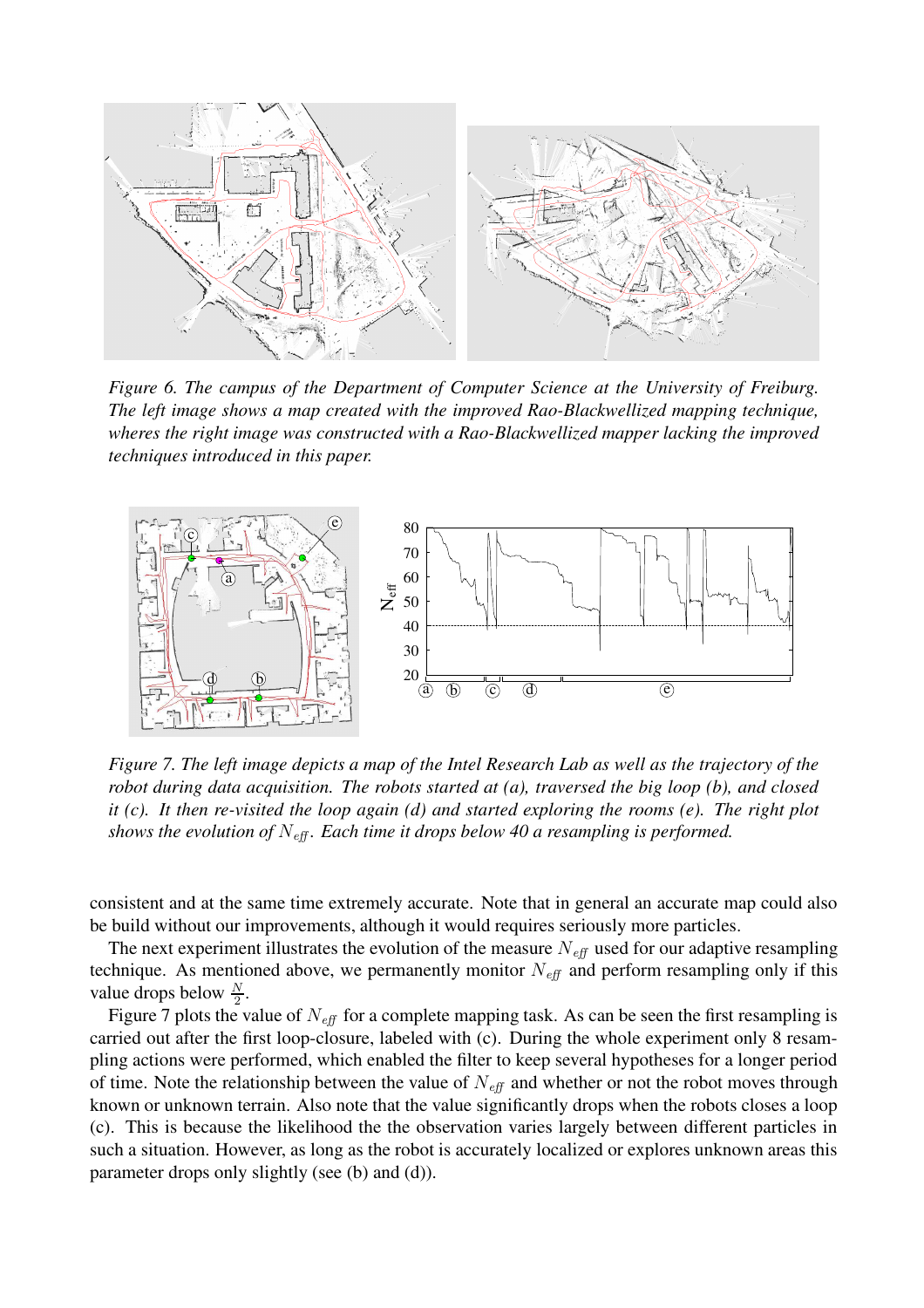

*Figure 8. This image shows the resulting map of an exploration experiment carried out using a Pioneer 2 robot equipped with a laser range scanner in the entrance hall of the Department for Computer Science at the University of Freiburg. Also shown is the path of the robot as well as entry and exit points where the robot started and stopped the active loop-closing process.*

#### **6.2 Real World Exploration**

The first experiment was carried out to illustrate that our current system can effectively control a mobile robot to actively close loops during exploration. To perform this experiment we used a Pioneer 2 robot to explore the main lobby of the Department for Computer Science at the University of Freiburg. The size of this environment is 51m times 18m. Figure 8 depicts the final result obtained by a completely autonomous exploration run using our active loop-closing technique. It also depicts the trajectory of the robot, which has an overall length of 280m. The robot decided four times to re-enter a previously visited loop in order to reduce the uncertainty in its pose. Figure 8 also shows the corresponding entry points as well as the positions where the robot left the loops ("exit points"). As can be seen the resulting map is quite accurate.

#### **6.3 Active Loop-Closing vs. Frontier-Based Exploration**

The next experiment was carried out to compare our algorithm with a standard exploration strategy that does not consider loop closing actions. Note that the current implementation of our exploration system does not use the improved mapper and build maps using the standard approach. Nevertheless the problem discussed in the following hold also for the improved technique if reducing the number of particles or increasing the size of the map. Currently we are working on an integration of both system.

The right image of Figure 1 shows the map obtained with a B21r robot in the Sieg Hall at the University of Washington using our algorithm. To eliminate the influence of measurement noise and different movements of the robot we removed the data corresponding to the second loop traversal from the recorded data file and used this data as input to our mapping algorithm. This way we simulated the behavior of a greedy exploration strategy which forces the robot to directly enter the corridor after returning to the starting location in the loop. As can be seen from the left image of Figure 1, an approach that does not actively re-enter the loop fails to correctly estimate the angle between the loop and the corridor which should be oriented horizontally in that figure. Whereas the angular error is 7 degrees with the standard approach it is only 1 degree with our method. Both maps correspond to the particle with the highest accumulated importance factor.

To quantitatively evaluate the advantage of the loop-closing behavior we performed a series of simulation experiments in an environment similar to the Sieg Hall. We performed 20 experiments, 10 with active loop-closing and 10 without. After completing the exploration task we measured the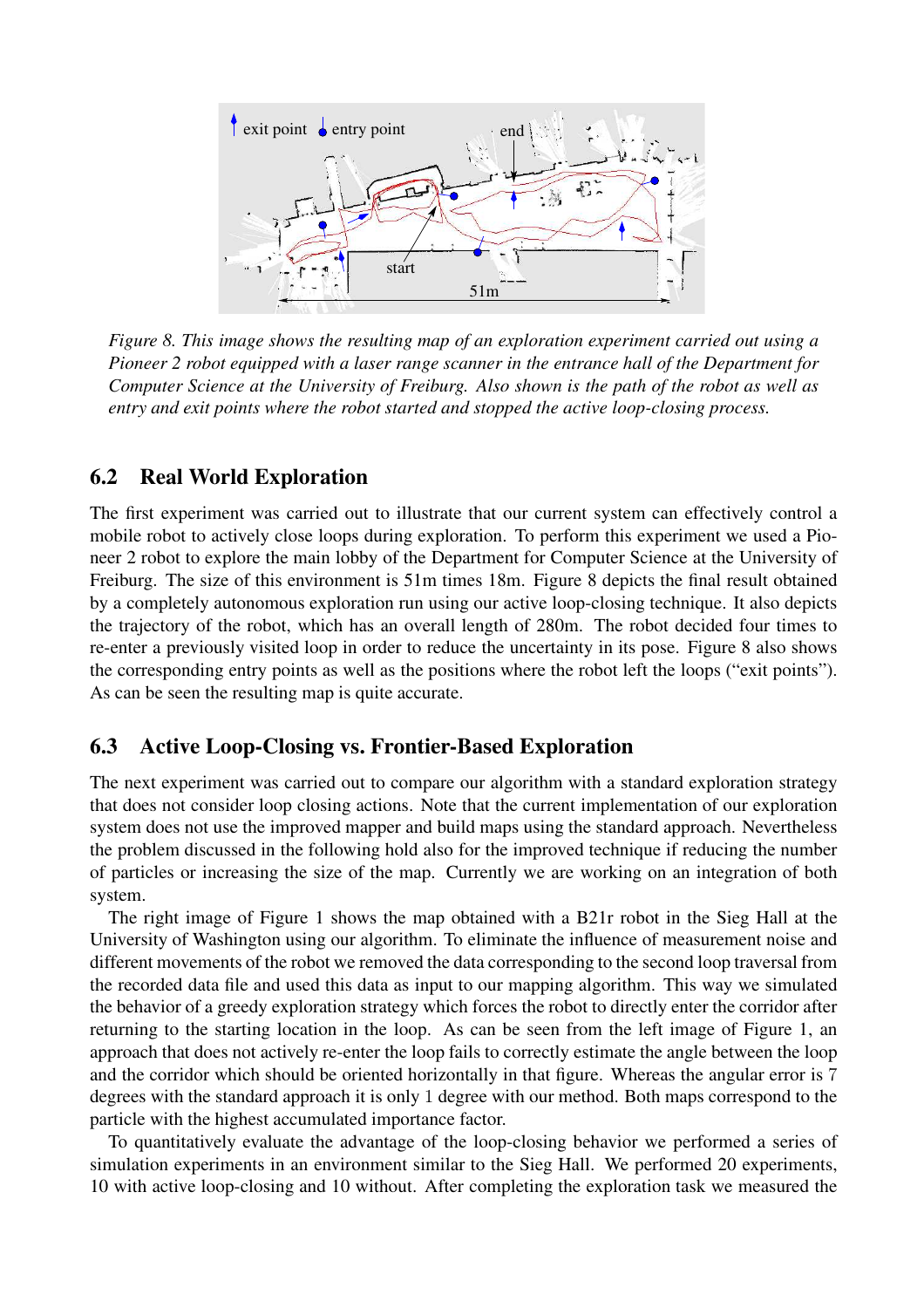

*Figure 9. Comparison of our loop-closing strategy with a purely frontier-based exploration tech*nique. The left bar in this graph plots the average error in the pose of the robot obtained with *our loop-closing strategy. The right bar shows the average error obtained with a frontier-based approach. As can be seen, our technique significantly reduces the distances between the error in the relative pose estimates.*

average error in the relative distances between positions lying on the resulting estimated trajectory and the ground truth provided by the simulator. The results are depicted in Figure 9. As can be seen the active loop-closing behavior significantly reduces the error in the position of the robot.

#### **6.4 Importance of the Termination Criterion**

In this final experiment we analyze the importance of the constraint that terminates the active loopclosing behavior as soon as the current uncertainty  $H(t)$  of the belief drops under the uncertainty  $\mathcal{H}(t_e)$  of the posterior when the robot was at the entry point last time.

In this simulated experiment the robot had to explore an environment containing two nested loops (see Figure 10). In one case we simply used a constant threshold to determine whether or not the loop-closing behavior should be stopped. In the second case we applied the additional constraint that the uncertainty should not become smaller than  $\mathcal{H}(t_e)$ .

Figure 4 (in Section 5) shows the map of the particle with the highest accumulated importance weight obtained with our algorithm using a constant threshold instead of considering  $\mathcal{H}(t_e)$ . In this case the robot repeatedly traversed the inner loop (left image) until its uncertainty was reduced below a threshold. After three and a half rounds it decided to again explore unknown terrain, but the diversity of hypotheses had decreased too much (middle image). Accordingly the robot was unable to accurately close the outer loop (right image). We repeated this experiment several times and in no case the robot was able to correctly map the environment. In contrast to that, our approach using the additional constraint always generated an accurate map. One example run is shown in Figure 10. Here the robot stopped the loop-closing after traversing half of the inner loop. In both cases we used 80 particles.

As this experiment illustrates, the termination of the loop-closing is important for the convergence of the filter and to obtain accurate maps in environments with several (nested) loops. Note that similar results in principle can also be obtained without this termination constraint if the number of particles is dramatically increased. Since exploration is an online problem and since every particle carries its own map it is of utmost importance to keep the number of particles as small as possible. Therefore our approach also can be regarded as a contribution to limit the number of particles during Rao-Blackwellized mapping.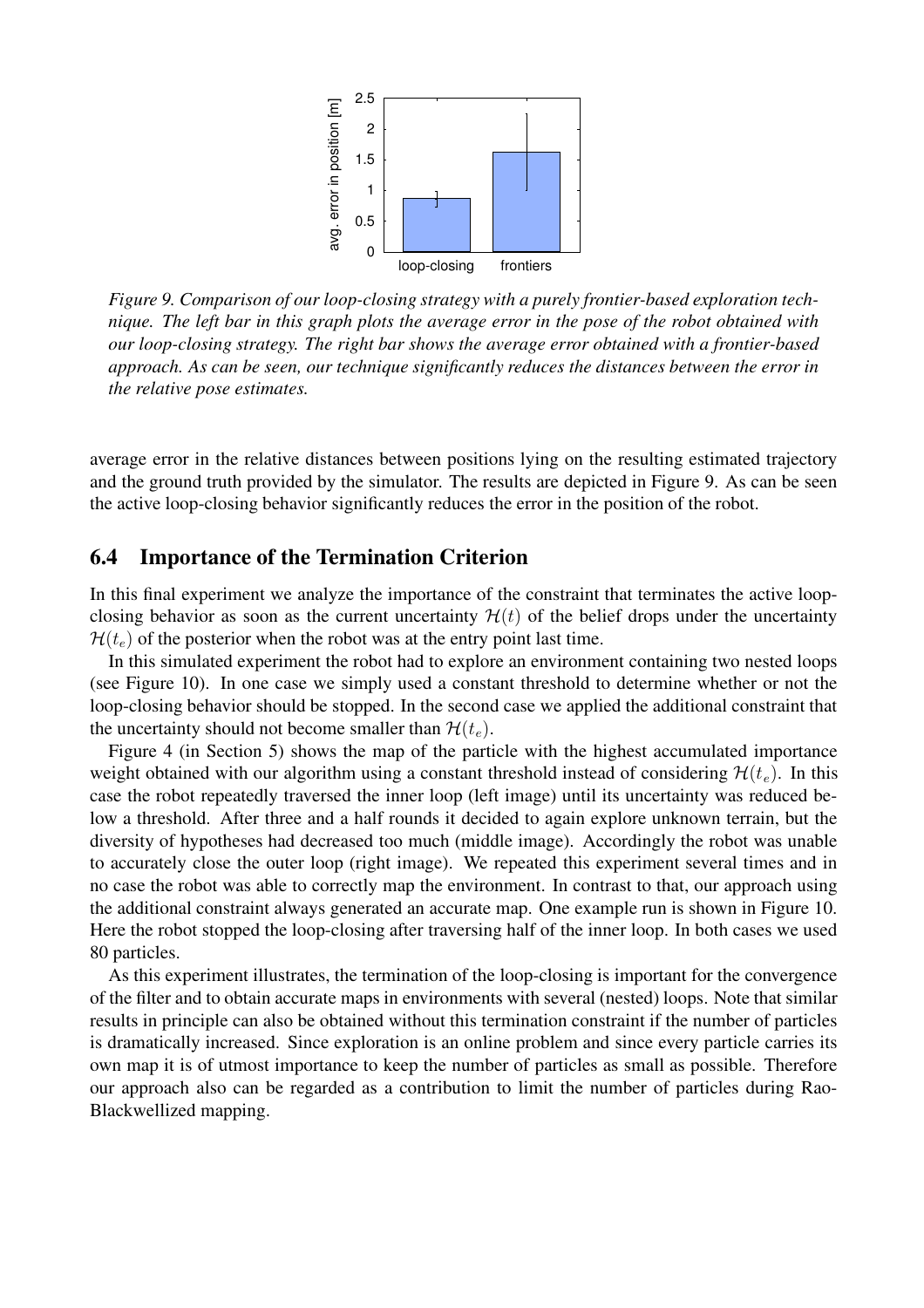

*Figure 10. Different situations during the traversal of a nested loop. After exploring unknown areas the robot detected an opportunity to close a loop (a). It then traversed parts of the inner loop until its uncertainty*  $\mathcal{H}(t)$  *did not exceed the uncertainty*  $\mathcal{H}(t_e)$  *of the posterior at the entry point. It then left the loop to explore new terrain (b). After this enough hypotheses were left to correctly close the outer loop (c). In contrast to that, a system considering only a constant threshold fails to correctly close the outer loop (see Figure 4).*

# **7 Conclusion**

In this paper we presented several improvements to Rao-Blackwellized particle filtering for simultaneous localization and mapping. First, we presented an approach to compute a highly accurate proposal distribution using scan-matching. Additionally, we dynamically determine whether or not a resampling step needs to be performed. Both approaches in common allow to reduce the number of necessary samples in Rao-Blackwellized mapping and at the same time scale this approach to larger environments. Finally, we introduced a technique to actively close loops. This algorithm forces the robot to re-visit previously traversed loops. Thus, it reduces the uncertainty in the data association and the pose estimate.

Our approach has been implemented and tested on various platforms and in indoor and outdoor environments. Experimental results demonstrate that our current system is able to build large-scale maps with fifty particles or less. Additionally, experiments carried out with our loop-closing algorithm indicate that integrated approaches to exploration and SLAM yield significantly better maps.

Nevertheless, there are several remaining tasks to be solved. One general problem of Rao-Blackwellized mapping is that the number of particles needed to build an accurate map is not known in advance. A further limitation is that there are no means to recover from a divergence of the filter without a complete re-run of the whole algorithm. Finally, it appears interesting to investigate whether the number of effective particles  $N_{\text{eff}}$  can be used as an indicator to decide whether or not continue the active loop-closing process.

## **Acknowledgment**

This work has partly been supported by the German Science Foundation (DFG) under contract number SFB/TR-8 (A3) and by the Marie Curie program under contract number HPMT-CT-2001-00251.

## **References**

[1] W. Burgard, M. Moors, D. Fox, R. Simmons, and S. Thrun. Collaborative multi-robot exploration. In *Proc. of the IEEE Int. Conf. on Robotics & Automation (ICRA)*, 2000.